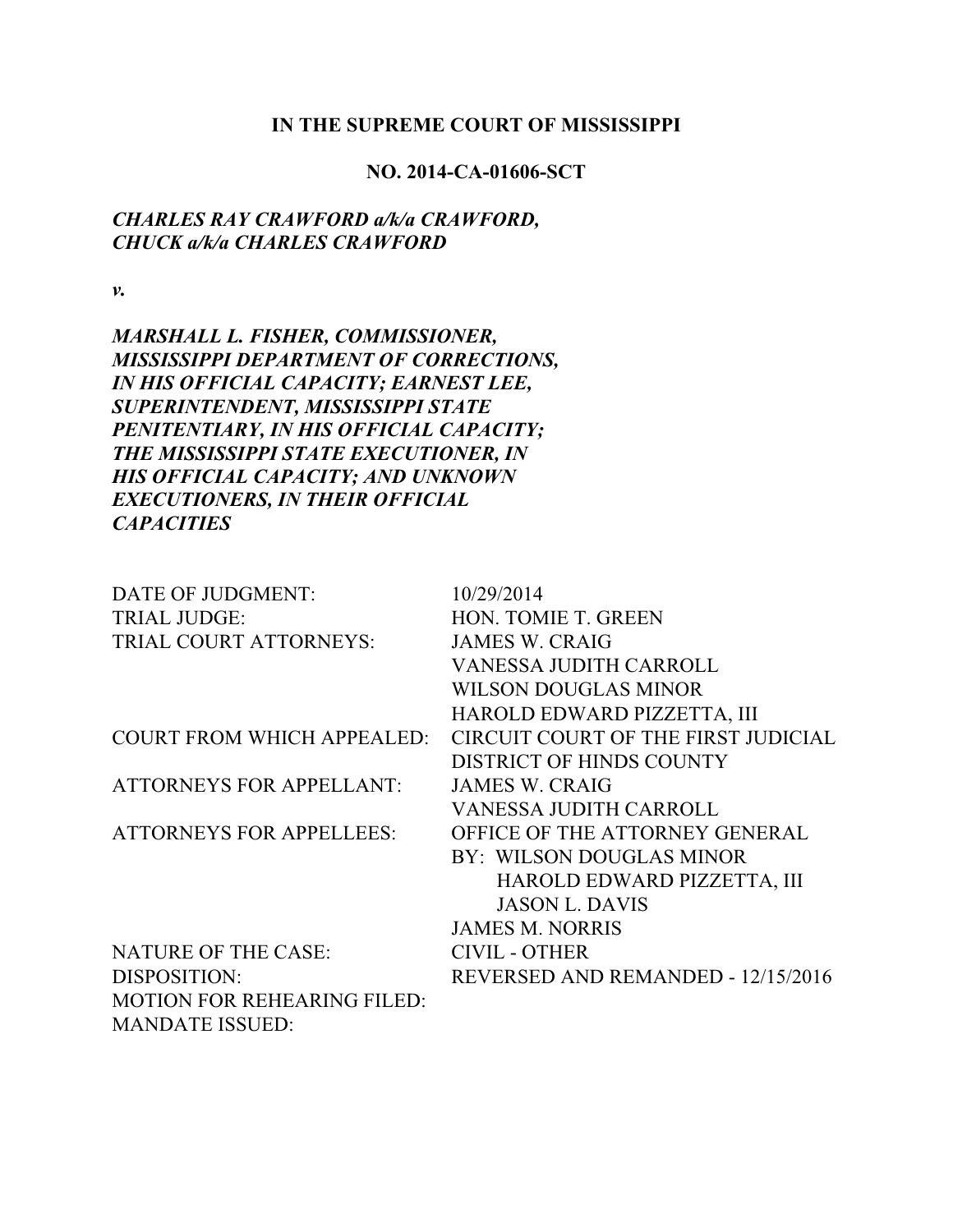### **EN BANC.**

### **KITCHENS, JUSTICE, FOR THE COURT:**

¶1. Charles RayCrawford, a Mississippi death row inmate, filed a civil lawsuit, pursuant to Title 42, United States Code, Section 1983, in the Chancery Court of the First Judicial District of Hinds County, alleging various federal constitutional claims relating to the anesthetic, a compounded version of pentobarbital not approved by the United States Food and Drug Administration (FDA), to be utilized in his execution. The chancery court, following a hearing, transferred the case to the Circuit Court of the First Judicial District of Hinds County where the Mississippi Department of Corrections (MDOC) renewed its motion to dismiss. The circuit court granted the motion to dismiss, holding that the Section 1983 claims were the same as or similar to issues which were at the time pending in the Mississippi Supreme Court. For the reasons articulated below, we reverse the judgment and remand the case to the circuit court.

#### **FACTS AND PROCEDURAL HISTORY**

¶2. In 1994, a jury convicted Charles RayCrawford of capital murder, rape, burglary, and sexual battery, and he received a death sentence in the Circuit Court of Tippah County. *Crawford v. State*, 716 So. 2d 1028 (Miss. 1998), *cert. denied*, 525 U.S. 1021, 119 S. Ct. 550, 142 L. Ed. 2d 458 (1998), *reh'g denied*, 525 U.S. 1021, 119 S. Ct. 1100, 143 L. Ed. 2d 99 (1999). On appeal, the Mississippi Supreme Court affirmed Crawford's conviction and death sentence. *Id.* at 1053.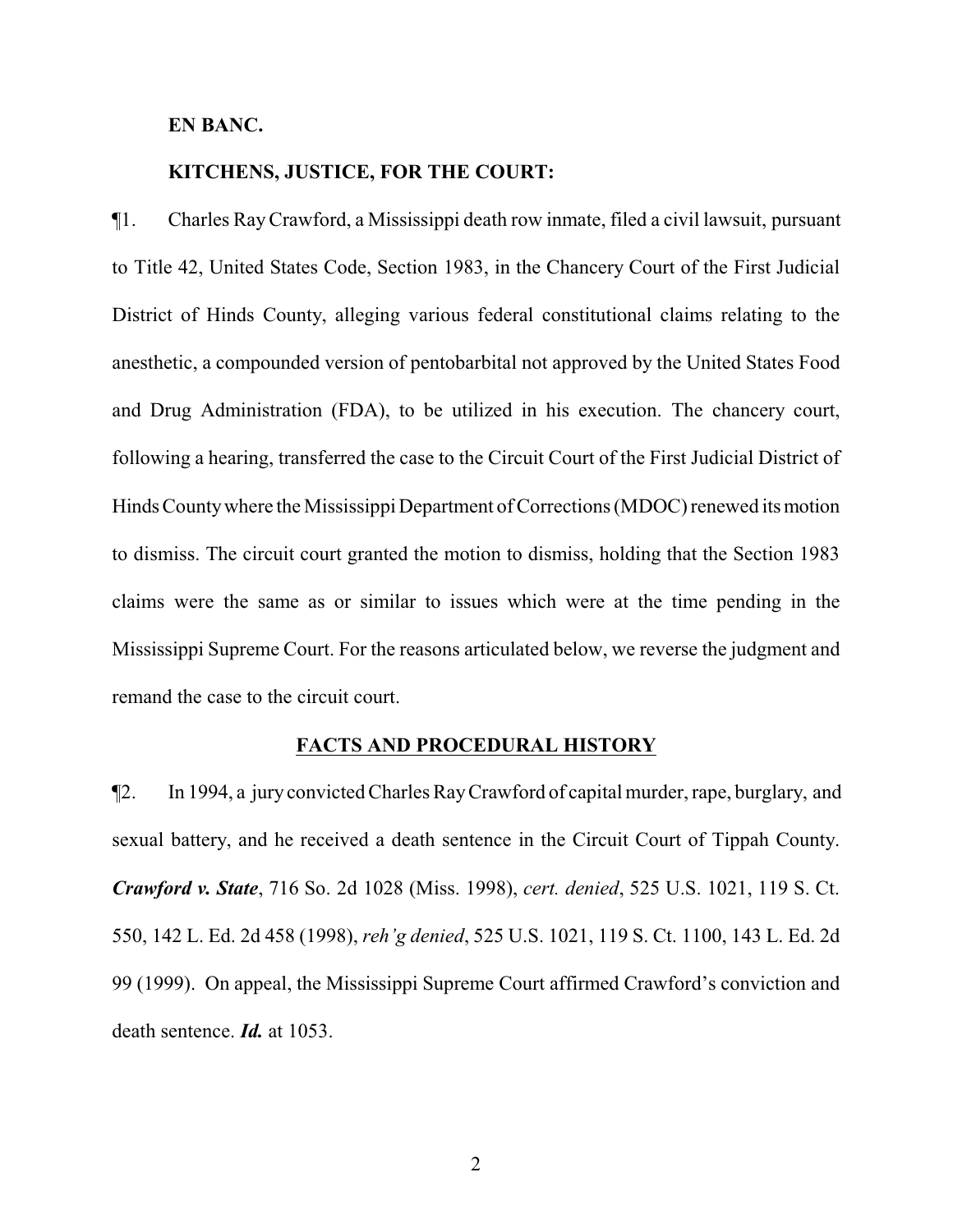¶3. Crawford sought a writ of *habeas corpus* in the United States District Court for the Northern District of Mississippi, which was denied in 2008. *Crawford v. Epps*, 2012 WL 3777024, \*4 (N.D. Miss. Aug. 29, 2012) (citing *Crawford v. Epps*, 228 WL 4419347 (N.D. Miss. Sept. 25, 2008)). The United States Court of Appeals for the Fifth Circuit vacated judgment and remanded the case for further consideration. *Crawford*, 2012 WL 3777024, at \*4 (citing *Crawford v. Epps*, 353 Fed. App'x 977, 994 (5th Cir. 2009)). On remand, the district court dismissed Crawford's petition for writ of *habeas corpus* with prejudice. *Crawford*, 2012 WL 3777024, at \*11. The Fifth Circuit affirmed. *Crawford v. Epps*, 531 Fed. App'x 511, 522 (5th Cir. 2013), *cert. denied*, 134 S. Ct. 1281, 188 L. Ed. 2d 313 (2014). ¶4. The State's February 24, 2014, Motion to Reset Execution Date was denied by the Mississippi Supreme Court on March 31, 2014, because Crawford's direct appeal from his rape conviction remained pending. *Crawford v. State*, 2014-DP-01016-SCT (Miss. Mar. 31, 2014). This Court affirmed Crawford's rape conviction. *Crawford v. State*, 192 So. 3d 905 (Miss. 2015), *cert. denied*, 136 S. Ct. 2527 (Mem.) (2016).

¶5. Crawford sought leave in the Mississippi Supreme Court to file a successive petition for post-conviction relief on February25, 2014. This Court denied Crawford leave to proceed on August 4, 2016. *See Crawford v. State*, 2016 WL 4141748 (Miss. Aug. 4, 2016). Crawford's motion for rehearing was denied by this Court on November 10, 2016.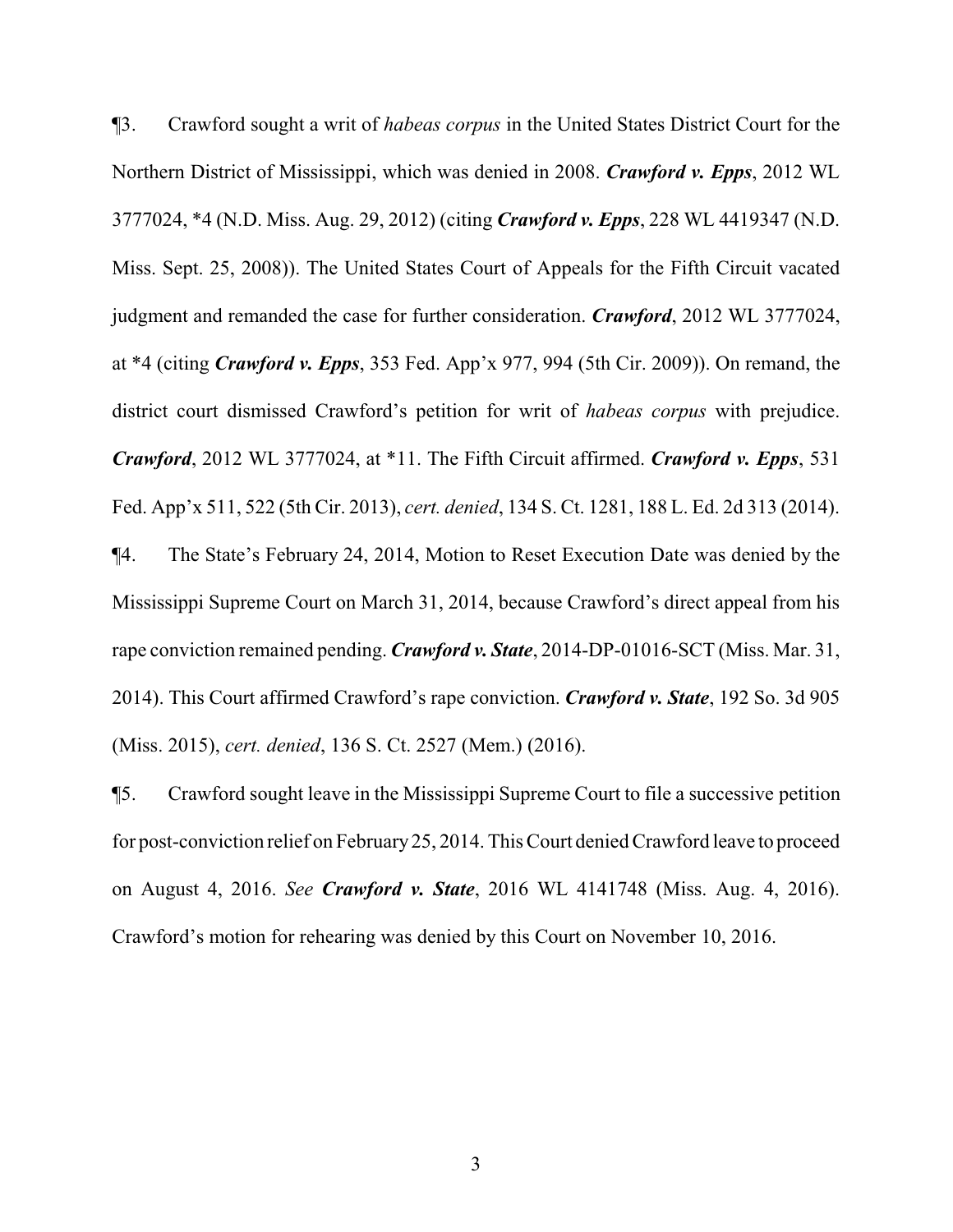¶6. Crawford, along with Michelle Byrom, 1 filed the present Complaint for Equitable and Injunctive Relief in the Chancery Court of the First Judicial District of Hinds County on March 28, 2014. The complaint was filed under 42 U.S.C. § 1983 and alleged "violations and threatened violations of . . . rights to due process and to be free from cruel and unusual punishment under the First, Fifth, Eighth, and Fourteenth Amendments to the United States Constitution and art. 3, sections 14, 24, and 28 of the Mississippi Constitution."

¶7. The MDOC filed a motion to dismiss under Mississippi Rules of Civil Procedure 12(b)(1) and 12(b)(6). The Chancery Court of the First Judicial District of Hinds County, after a hearing on June 12, 2014, acknowledged in an order entered on July 21, 2014, that Crawford had sought equitable and declaratory relief, but ruled that the "Complaint is actually based upon alleged violations of Plaintiffs' constitutional rights and seeks a determination of the same." Accordingly, finding the claims to be "legal in substance," the chancery court determined it lacked subject matter jurisdiction and transferred the case to the Circuit Court of the First Judicial District of Hinds County.

¶8. The MDOC renewed its motion to dismiss and the Circuit Court of the First Judicial District of Hinds County granted the MDOC's motion to dismiss on October 30, 2014, "as Plaintiff Charles Crawford currently has the same or similar issues under review before the Mississippi Supreme Court." Crawford appealed both the chancery court's order of transfer and the circuit court's order of dismissal on November 12, 2014.

<sup>&</sup>lt;sup>1</sup> Byrom's claims in this case were dismissed voluntarily following the Mississippi Supreme Court's vacating her capital murder conviction. *See Byrom v. State*, 2014-DR-00230-SCT (Miss. Mar. 31, 2014)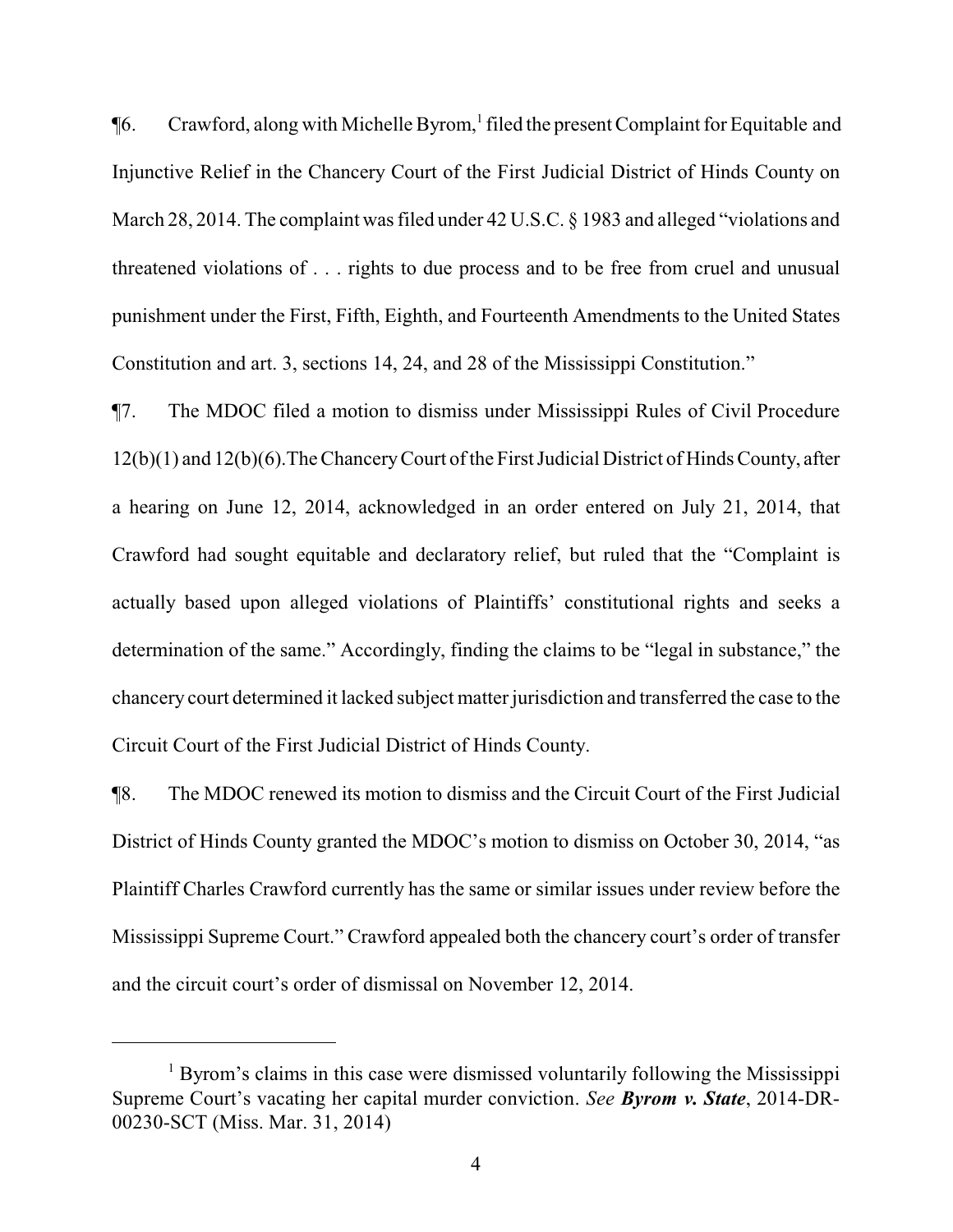#### **DISCUSSION**

# **1. The circuit court erred in finding that Crawford had the same or similar claims pending before this Court at the time the present Section 1983 lawsuit was filed.**

¶9. The circuit court granted the MDOC's motion to dismiss because "Plaintiff Charles Crawford currently has the same or similar issues under review before the Mississippi Supreme Court." Crawford argues on appeal that no factual basis exists for the ruling because Crawford's motion for leave to file a successive petition for post-conviction relief did not include the method-of-execution claim challenging Mississippi's lethal injection protocol, which was advanced in the present Section 1983 civil suit. The MDOC's brief does not respond to Crawford's first assignment of error.

¶10. To consider Crawford's argument, this Court must look outside the record to Crawford's Motion for Leave to File Successive Petition For Post-Conviction Relief, filed in this Court on February 25, 2014. "This Court takes judicial notice of its files." *In re Dunn*, 166 So. 3d 488, 492 n.6 (Miss. 2013). In his motion for leave to file a successive petition for post-conviction relief, Crawford presented no argument relating in any manner to the method-of-execution issue that is pled in his Section 1983 suit. The circuit court's order therefore is factually mistaken. "'When considering jurisdictional issues the Court sits in the same position as the trial court, "with all facts as set out in the pleadings or exhibits, and may reverse regardless of whether the error is manifest."'" *Canadian Nat'l Ry. Co. v. Waltman*, 94 So. 3d 1111, 1115 (Miss. 2012) (quoting *Knight v. Woodfield*, 50 So. 3d 995, 998 (Miss. 2011)).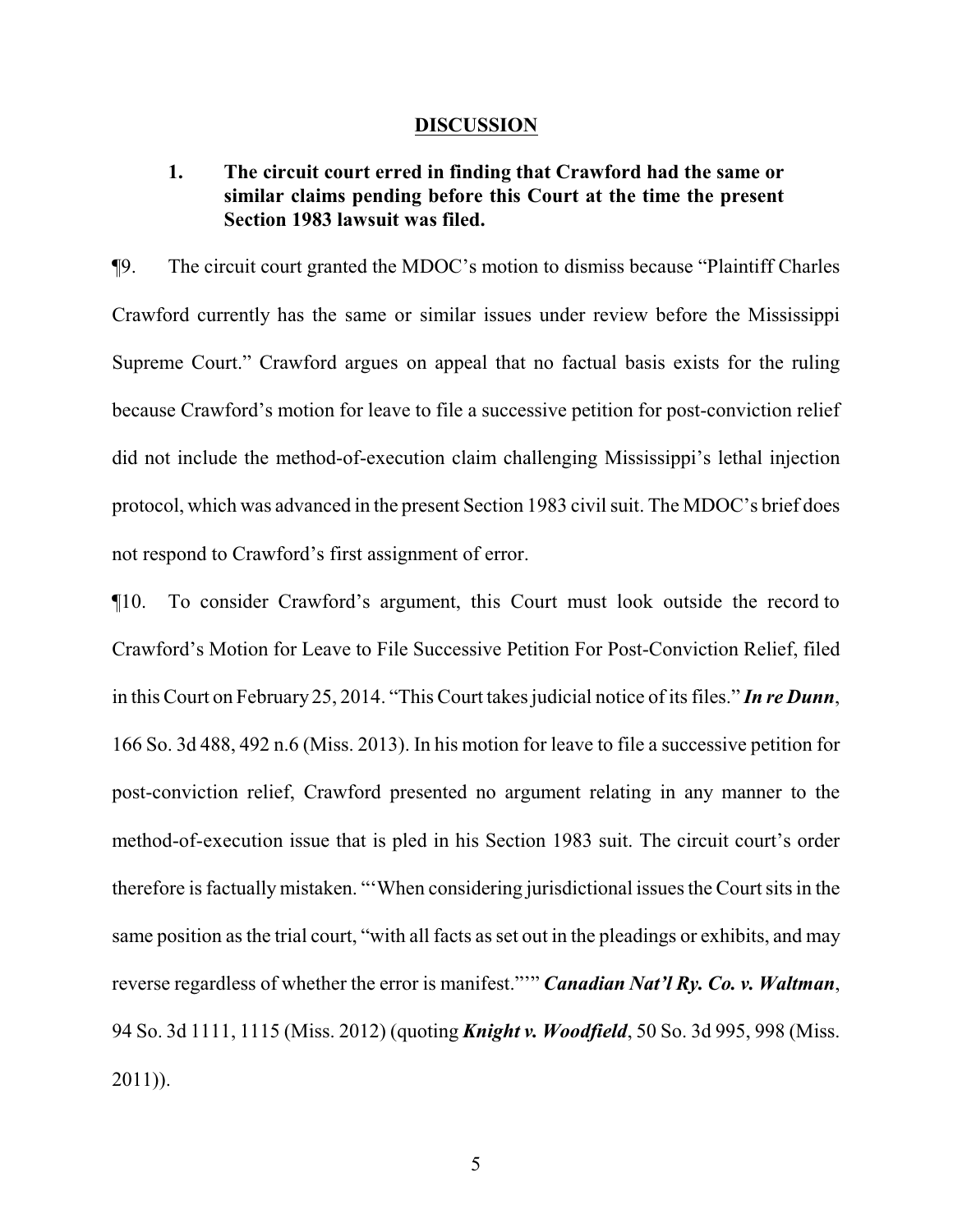¶11. Because the dismissal clearly was erroneous, we reverse. We remand for a consideration of the legal sufficiency of Crawford's complaint under Mississippi Rule of Civil Procedure 12(b)(6).

# **2. Challenges to the constitutionality of the State's method of execution may be brought pursuant to 42 U.S.C. § 1983 in state court.**

¶12. The MDOC argues that the Uniform Post-Conviction Collateral Relief Act (UPCCRA) provides Crawford's exclusive remedy: "[t]he purpose [of the UPCCRA] is to revise, streamline and clarify the rules and statutes pertaining to post-conviction collateral relief law and procedures, to resolve any conflicts therein and to provide the courts of this state with an exclusive and uniform procedure for the *collateral review* of *convictions* and *sentences*." Miss. Code Ann. § 99-39-3(1) (Rev. 2015) (emphases added).

¶13. The MDOC correctly states that this Court has held that "[a] pleading cognizable under the UPCCRA will be treated as a motion for post-conviction relief that is subject to the procedural rules promulgated therein, regardless of how the plaintiff has denominated or characterized the pleading." *Knox v. State*, 75 So. 3d 1030, 1035 (Miss. 2011) (citing *Edmond v. Miss. Dep't of Corrs.*, 783 So. 2d 675, 677 (Miss. 2001)). Moreover, MDOC claims that "[b]y requesting an injunction prohibiting the State from carrying out his execution, Crawford mounted a collateral attack against the execution of his death sentence." ¶14. Crawford, however, filed this civil action pursuant to 42 U.S.C. § 1983, which provides the following:

Every person who, under color of any statute, ordinance, regulation, custom, or usage, of any State or Territory or the District of Columbia, subjects, or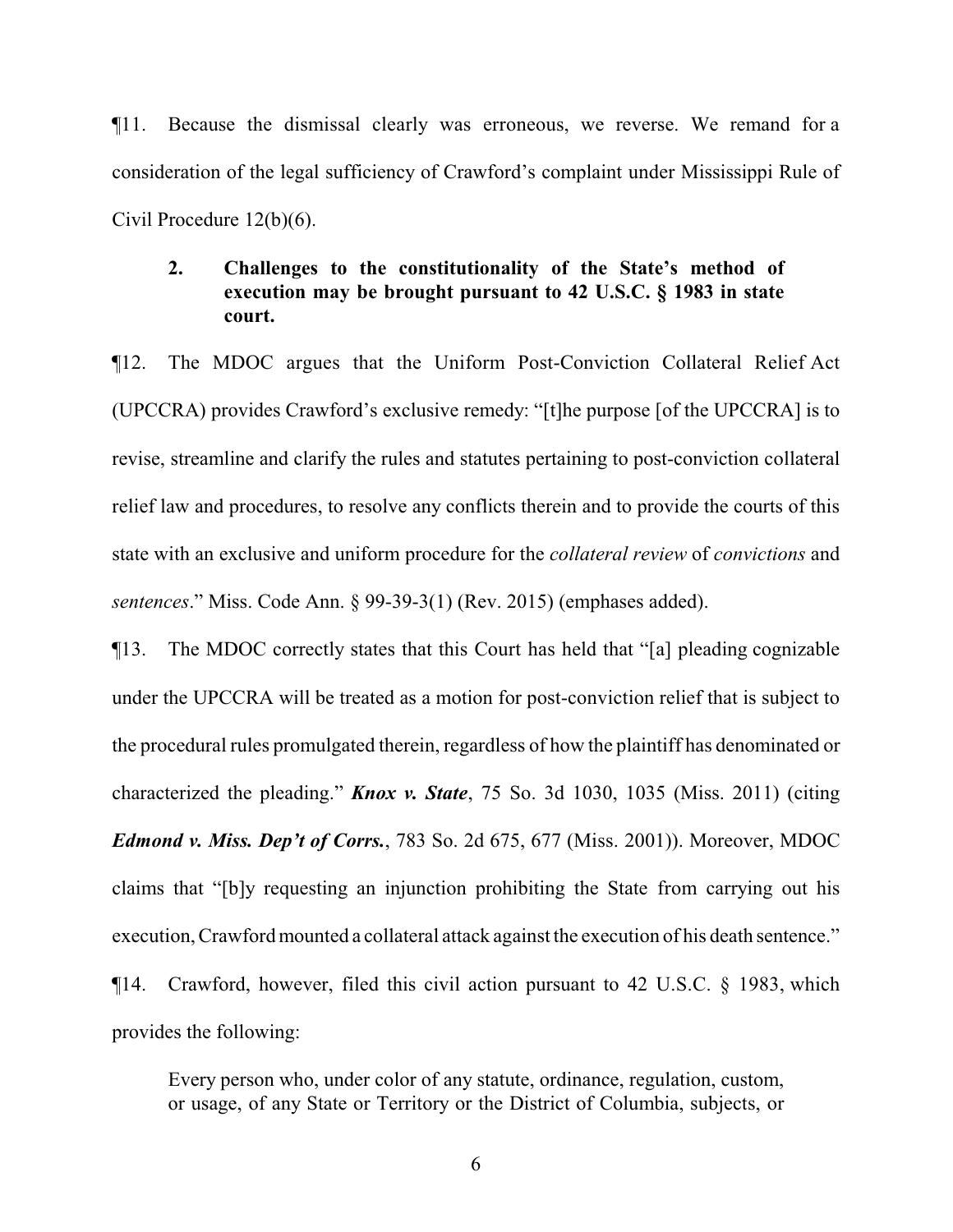causes to be subjected, any citizen of the United States or other person within the jurisdiction thereof to the deprivation of any rights, privileges, or immunities secured by the Constitution and laws, shall be liable to the party injured in an action at law, suit in equity, or other proper proceeding for redress . . . .

42 U.S.C. § 1983. In his Section 1983 suit, Crawford raises various constitutional claims relating to the specific lethal injection drugs the MDOC intends to employ to carry out his execution.

¶15. The United States Supreme Court considered a similar case in which the plaintiff challenged the constitutionality of Florida's lethal injection protocol pursuant to Section 1983. *Hill v. McDonough*, 547 U.S. 573, 576, 126 S. Ct. 2096, 165 L. Ed. 2d 44 (2006). The question before the Court was whether the plaintiff's "claim must be brought by an action for a writ of habeas corpus under the statute authorizing that writ . . . or whether it may proceed as an action for relief under 42 U.S.C. § 1983. *Id.* The United States District Court for the Northern District of Florida treated the Section 1983 claim as a petition for writ of *habeas corpus* and dismissed it as successive, and the United States Court of Appeals for the Eleventh Circuit affirmed. *Id.* at 578.

¶16. The United States Supreme Court reversed and remanded, noting an important distinction. *Id.* at 585. "Challenges to the validity of any confinement or to particulars affecting its duration are the province of habeas corpus.'" *Id.* at 579 (quoting *Muhammad v. Close*, 540 U.S. 749, 750, 124 S. Ct. 1303, 158 L. Ed. 2d 32 (2004) (*per curiam*)). Conversely, "[a]n inmate's challenge to the circumstances of his confinement . . . may be brought under § 1983." *Id.*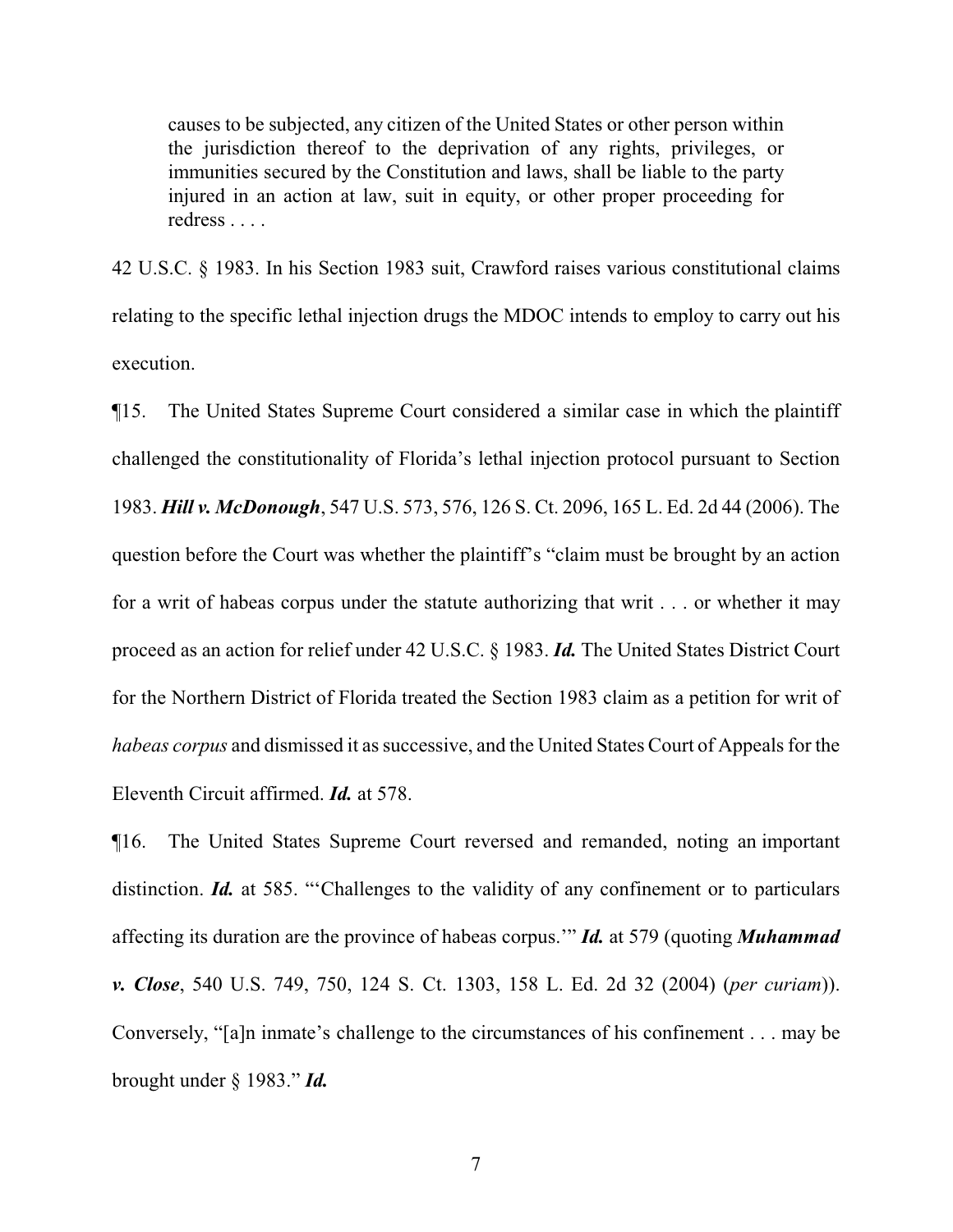¶17. The Court applied *Nelson v. Campbell*, 541 U.S. 637, 644, 124 S. Ct. 2117, 158 L. Ed. 2d 924 (2004), in which it had held that the plaintiff properly had used Section 1983, as opposed to filing a petition for writ of *habeas corpus*, to challenge Alabama's planned use of a "cut down" procedure during his execution by lethal injection. The Court in *Nelson* had observed that "[i]n a State such as Alabama, where the legislature has established lethal injection as the preferred method of execution . . . a constitutional challenge seeking to permanently enjoin the use of lethal injection may amount to a challenge to the fact of the sentence itself." *Id.* But the Court continued, "[a] suit seeking to enjoin a particular means of effectuating a sentence of death does not directly call into question the 'fact' or 'validity' of the sentence itself—by simply altering its method of execution, the State can go forward with the sentence." *Id.*

¶18. The *Hill* Court likewise observed that, "[i]f the relief sought would foreclose execution, recharacterizing a complaint as an action for habeas corpus might be proper." *Hill*, 547 U.S. at 582. The Court found that Hill's "complaint does not challenge the lethal injection sentence as a general matter but seeks instead only to enjoin the respondents 'from executing [Hill] in the manner they currently intend.'" *Id.* at 580. Specifically, Hill claimed that "the anticipated protocol allegedly causes 'a foreseeable risk of . . . gratuitous and unnecessary' pain." *Id.* And "[a]lthough the injection of lethal chemicals is an obvious necessity for the execution, Hill alleges that the challenged procedure presents a risk of pain the State can avoid while still being able to enforce the sentence ordering a lethal injection." *Id.* at 581. The Court further determined that "Hill's challenge appears to leave the State free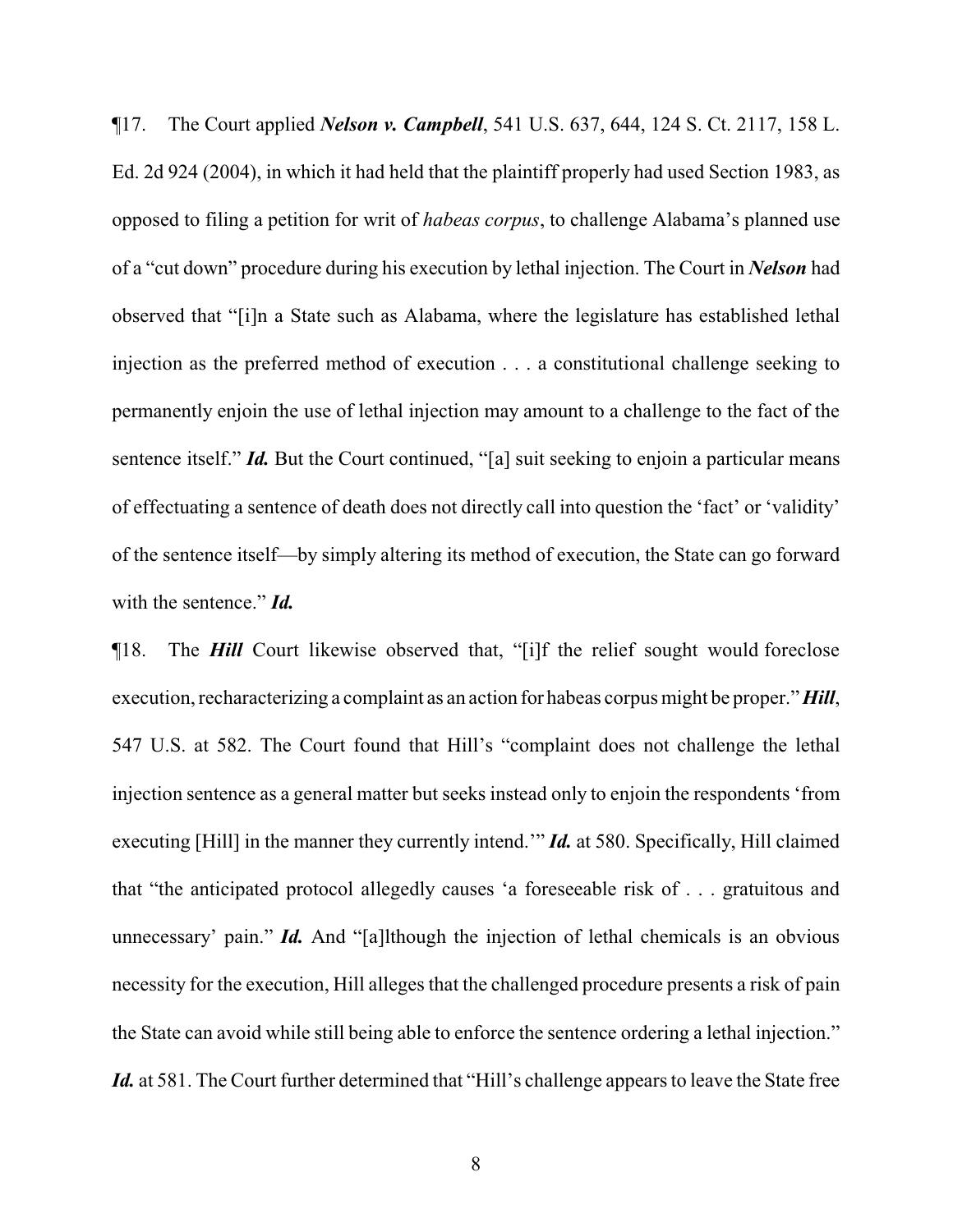to use an alternative lethal injection procedure . . ." and that "[u]nder these circumstances a grant of injunctive relief could not be seen as barring the execution of Hill's sentence." *Id.*  at 580-81.

¶19. Here, as in *Hill*, Crawford has alleged that the "MDOC's decision to use compounded drugs, specifically a compounded anesthetic that has not been tested or approved by the United States Food and Drug Administration ('FDA'), means that Plaintiffs may be conscious throughout their executions and will experience a torturous death by suffocation and cardiac arrest." Crawford is not seeking to preclude Mississippi from carrying out his execution by lethal injection altogether. He asserts that Mississippi's planned use of compounded lethal injection drugs presents an unnecessary risk of inflicting gratuitous pain during the execution in violation of the Eighth and Fourteenth Amendments to the United States Constitution and of Article 3, Sections 14 and 28, of the Mississippi Constitution.

¶20. Further, state courts possess concurrent jurisdiction of suits brought pursuant to Section 1983 with their federal counterparts. *Felder v. Casey*, 487 U.S. 131, 139, 108 S. Ct. 2302, 101 L. Ed. 2d 123 (1988) (citing *Patsy v. Bd. of Regents of Fla.*, 457 U.S. 496, 506- 507, 102 S. Ct. 2557, 73 L. Ed. 2d 172 (1982)). "Without a doubt the courts of this State have the authority to hear and adjudge a claim under § 1983." *City of Jackson v. Powell*, 917 So. 2d 59, 74 (Miss. 2005) (citing *Barrett v. Miller*, 599 So. 2d 559, 564 (Miss. 1992)). "This authority is present even though the statute is not specifically cited by name in the complaint." *Powell*, 917 So. 2d at 74 (citing *Hood v. Miss. Dep't of Wildlife Conservation*, 571 So. 2d 263, 267 (Miss.1990)). "This authority is strengthened by the duty and obligation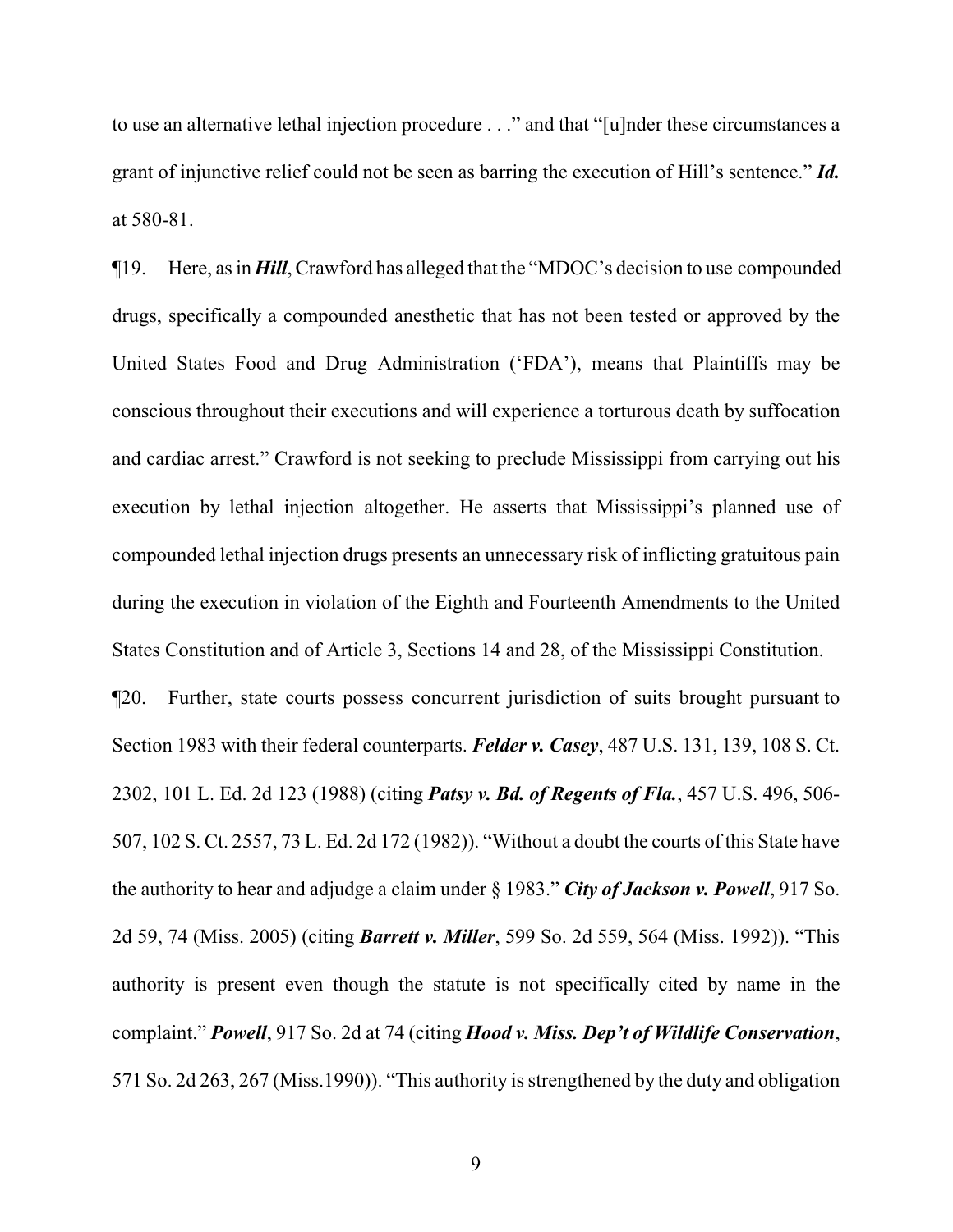our courts have to enforce federally created rights." *Powell*, 917 So. 2d at 74 (citing *Burrell*

*v. Miss. State Tax Comm'n*, 536 So. 2d 848, 863 (Miss. 1988)).

¶21. The United States Supreme Court has held that method-of-execution claims may be brought pursuant to Section 1983. Section 1983 claims are cognizable in state court. Crawford may proceed with his Section 1983 claim in state court.

# **3. Whether the Chancery Court of the First Judicial District of Hinds County erred by transferring Crawford's Section 1983 suit to the Circuit Court of the First Judicial District of Hinds County.**

¶22. On July 21, 2014, the Chancery Court of the First Judicial District of Hinds County *sua sponte* ordered this case to be transferred to the Circuit Court of the First Judicial District of Hinds County after finding the claims to be "legal in substance." Crawford did not file a notice of appeal until November 12, 2014, nor was a petition for interlocutory appeal timely filed pursuant to Mississippi Rule of Appellate Procedure 5(a). Accordingly, the transfer order is not before this Court at present and we decline to address the issue.

# **4. Whether Crawford's complaint states a claim upon which relief can be granted.**

¶23. As discussed above, the Circuit Court of the First Judicial District of Hinds County never ruled on the MDOC's dismissal sought under Mississippi Rule of Civil Procedure 12(b)(6), but instead granted dismissal because "Crawford currently has the same or similar issues under review before the Mississippi Supreme Court." Because of the mistaken factual basis upon which the circuit court granted the MDOC's motion to dismiss, we remand this case for a consideration of the sufficiency of Crawford's complaint under Mississippi Rule of Civil Procedure 12(b)(6).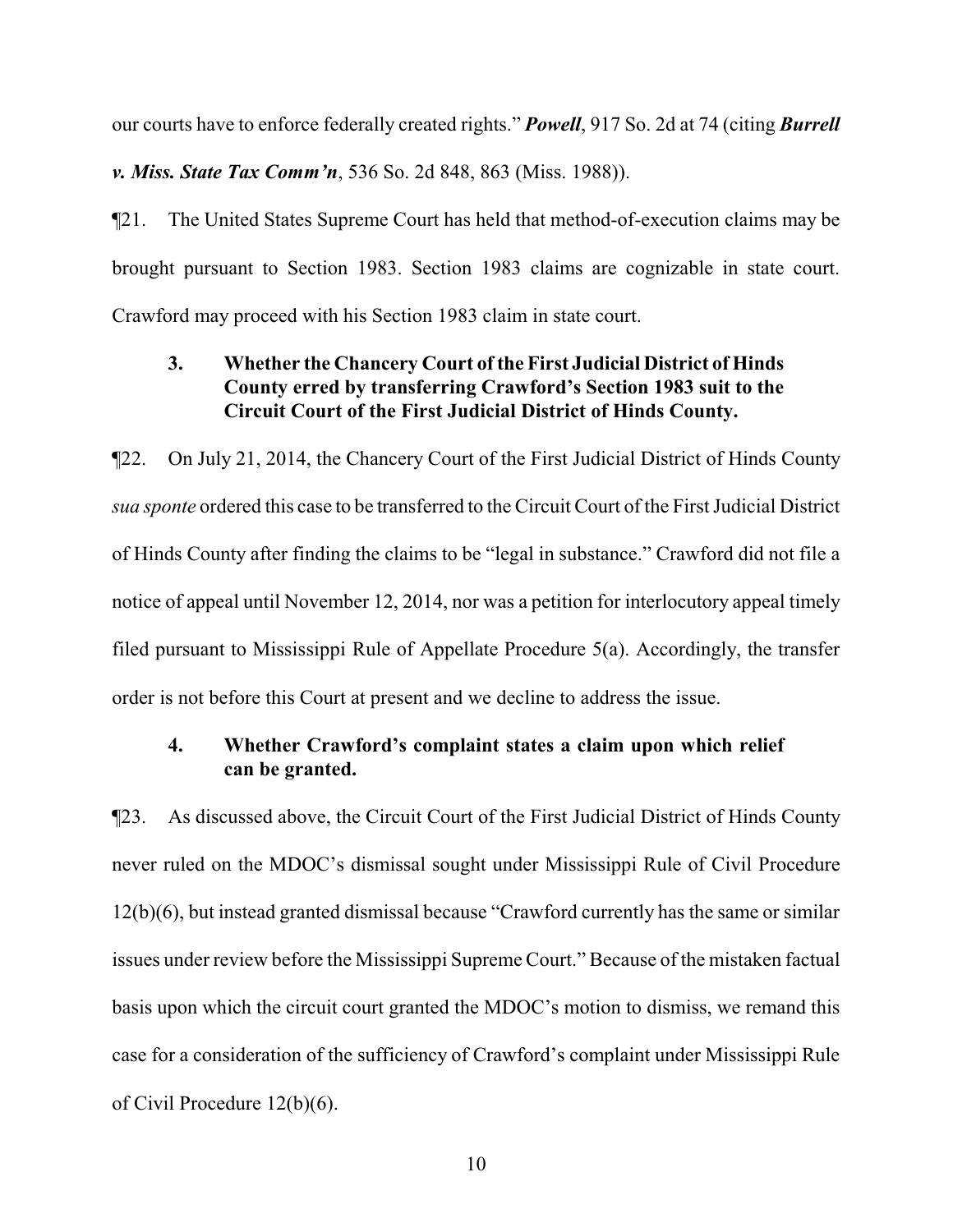#### **CONCLUSION**

¶24. Because the Circuit Court of the First Judicial District of Hinds County erroneously dismissed Crawford's Section 1983 lawsuit on the basis of a factual misapprehension, we reverse and remand.

### ¶25. **REVERSED AND REMANDED.**

# **DICKINSON, P.J., LAMAR, KING AND COLEMAN, JJ., CONCUR. WALLER, C.J., DISSENTS WITH SEPARATE WRITTEN OPINION JOINED BY RANDOLPH, P.J., AND BEAM, J.; MAXWELL, J., JOINS IN PART. MAXWELL, J.,DISSENTSWITHSEPARATEWRITTENOPINIONJOINED BY WALLER, C.J.; RANDOLPH, P.J., AND BEAM, J., JOIN IN PART.**

### **WALLER, CHIEF JUSTICE, DISSENTING:**

¶26. It is clear that Crawford's claims fall squarely within the purview of the Mississippi Uniform Post-Conviction Collateral Relief Act (UPCCRA). Crawford's effort to disguise a collateral attack on his sentence as a civil-rights lawsuit under Section 1983 adds yet another avenue or layer of litigation to obfuscate and confuse the orderly administration of justice. Because the Section 1983 action filed byCrawford in chancery court is nothing more than an attempt to skirt the procedural requirements of the UPCCRA, I respectfully dissent.

#### **DISCUSSION**

## **I. Cases discussing the relationship between federal habeas corpus and Section 1983 are inapplicable to the instant case.**

¶27. It is inescapable that Crawford's method-of-execution claim is a collateral attack on his death sentence. Therefore, this case is controlled by the UPCCRA, the "exclusive and uniform procedure for the collateral review of convictions and sentences." Miss. Code Ann. § 99-39-3(1) (Rev. 2015). Indeed, Crawford concedes that he could have filed his claim as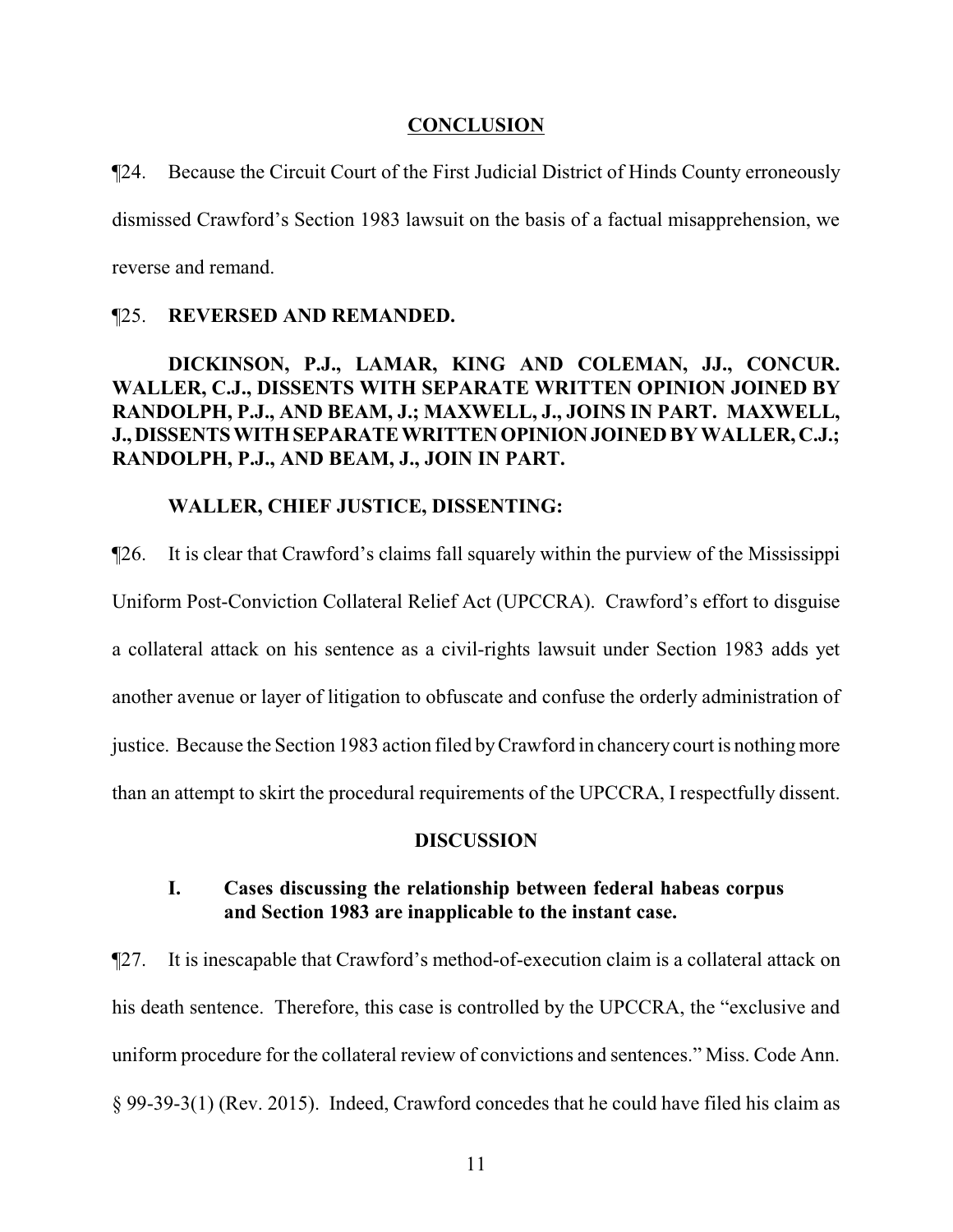a petition for post-conviction relief under the UPCCRA. Nevertheless, the majority finds that Crawford is not bound by the UPCCRA because Crawford "filed his civil action pursuant to 42 U.S.C. § 1983[.]" But the label ascribed to Crawford's claim does not change its substance, as Section 1983 "is not itself a source of substantive rights." **Baker v. McCollan**, 443 U.S. 137, 144 n.3, 99 S. Ct. 2689, 61 L. Ed. 2d 433 (1979).

¶28. In support of its holding that Crawford's attack on his death sentence may proceed as a Section 1983 action independent of the UPCCRA, the majority relies on the United States Supreme Court's holdings in *Nelson v. Campbell*, 541 U.S. 637, 124 S. Ct. 2117, 158 L. Ed. 2d 924 (2004), and *Hill v. McDonough*, 547 U.S. 573, 126 S. Ct. 2096, 165 L. Ed. 2d 44 (2006), which were based on principles of federal law which have no application to this case. Critically, the inmates in *Nelson* and *Hill* filed challenges to their death sentences in federal court, not state court. This distinction is important because "[f]ederal law opens two main avenues to relief on complaints related to imprisonment: a petition for habeas corpus . . . and a complaint under [Section 1983]." *Hill v. McDonough*, 547 U.S. 573, 579, 126 S. Ct. 2096, 165 L. Ed. 2d 44 (2006). Thus, the question presented in *Nelson* and *Hill* was whether the inmates' method-of-execution claims were required to be filed as habeas corpus proceedings, or whether they could proceed as actions for relief under Section 1983. The basis for the Court's holding that the inmates' claims could proceed under Section 1983 was the fact that those claims, if successful, would not invalidate their sentences. *See Nelson*, 541 U.S. at 643; *Hill*, 547 U.S. at 580-81. Their claims, therefore, were removed from the narrow scope of habeas corpus. "Habeas lies to enforce the right of personal liberty; when that right is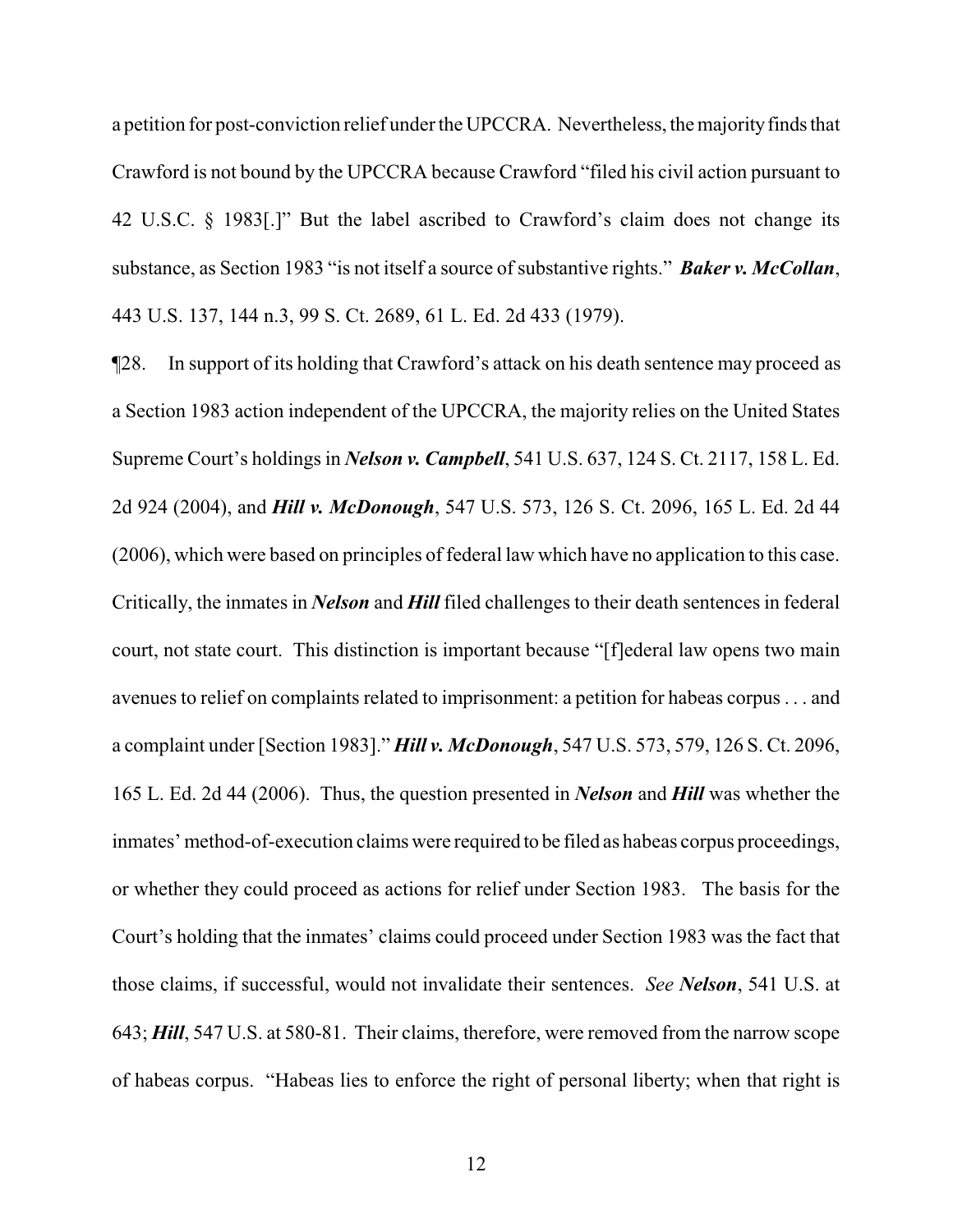denied and a person confined, the federal court has the power to release him. Indeed, it has no other power; it cannot revise the state court judgment; it can act only on the body of the petitioner." *Fay v. Noia*, 372 U.S. 391, 430-31, 83 S. Ct. 822, 9 L. Ed. 2d 837 (1963), *overruled in part on other grounds in Wainwright v. Sykes*, 443 U.S. 72, 97 S. Ct. 2497, 53 L. Ed. 2d 594 (1977). Put another way, federal habeas-corpus relief was unavailable to the inmates in *Nelson* and *Hill*. But unlike federal habeas corpus, the UPCCRA is broad enough to encompass the relief Crawford seeks.

¶29. The relationship between federal habeas corpus and Section 1983 is irrelevant to Crawford's case, as he filed his complaint in state court. Additionally, *Nelson* and *Hill* do not address the application of state-law, post-conviction procedures, such as the UPCCRA, to Eighth-Amendment, method-of-execution claims filed in state court, such as the instant case. And finally, the UPCCRA does not feature limitations in its scope similar to federal habeas corpus. Accordingly, *Hill* and *Nelson* provide no support for the majority's holding.

## **II. Crawford's challenge to his death sentence is controlled by the UPCCRA.**

¶30. The UPCCRA applies to "[a]ny person sentenced by a court of record of the State of Mississippi" and allows a petitioner to attack collaterally his or her conviction or sentence "upon any grounds of alleged error heretofore available under any common law, statutory or other writ, motion, petition, proceeding or remedy." Miss. Code Ann. § 99-39-5(1)(j) (Rev. 2015). Crawford's characterization of his method-of-execution claim as a Section 1983 action, rather than a petition for post-conviction relief, is unavailing, as "[a] pleading cognizable under the UPCCRA will be treated as a motion for post-conviction relief that is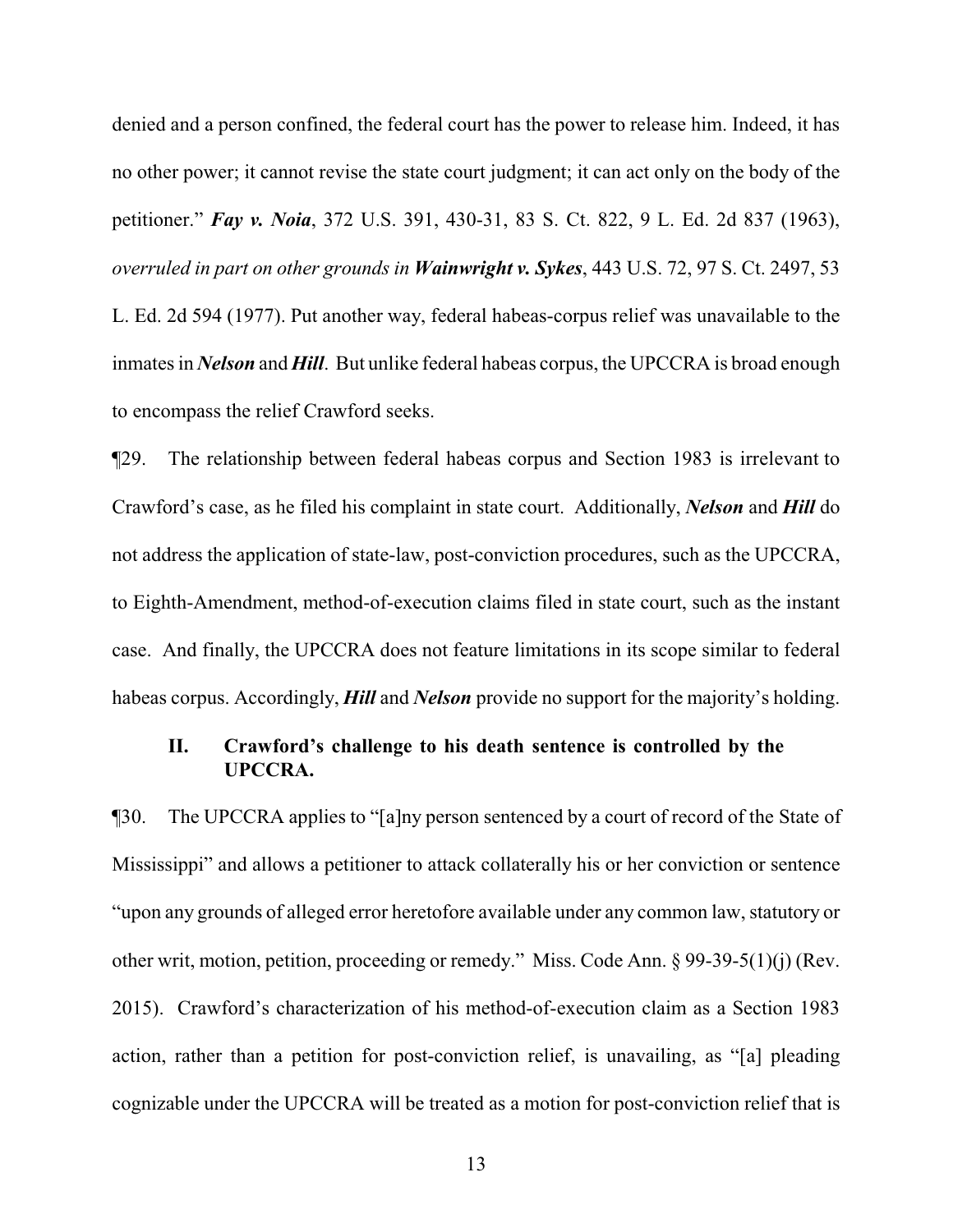subject to the procedural rules promulgated therein, regardless of how the plaintiff has denominated or characterized the pleading." *Knox v. State*, 75 So. 3d 1030, 1035 (Miss. 2011) (citing *Edmond v. Miss. Dep't of Corrs.*, 783 So. 2d 675, 677 (Miss. 2001)). Crawford's complaint is a collateral attack on his sentence, no matter how peripherally he attempts to characterize it. At the heart of his complaint, Crawford seeks to enjoin the State from executing him in a certain manner, without offering a readily available and constitutionally adequate alternative. Thus, while his complaint does not attack directly the general validity of his death sentence, it has the same practical effect under the facts presented.

¶31. This Court has reviewed similar claims under the UPCCRA. In *Spicer v. State*, 973 So. 2d 184, 207 (Miss. 2007), a death-row inmate sought leave to seek post-conviction relief on the ground that "the use of pavulon, the second drug in Mississippi's lethal injection protocol, . . . amounts to an unconstitutional prior restraint on speech" in violation of the First Amendment. He also raised an Eighth-Amendment claim challenging the State's use of sodium pentothal, the first drug in Mississippi's lethal-injection protocol at the time. *Id.* This Court reviewed the merits of the prisoner's claims and found his lethal-injection challenges to be without merit; however, this Court granted the prisoner's petition in part on a separate issue and allowed him to proceed in the trial court with an evidentiary hearing. *Id.* at 211. *See also Chamberlin v. State*, 55 So. 3d 1046, 1056 (Miss. 2010) (finding petitioner's method-of-execution claim to be procedurally barred under the UPCCRA); *King v. State*, 23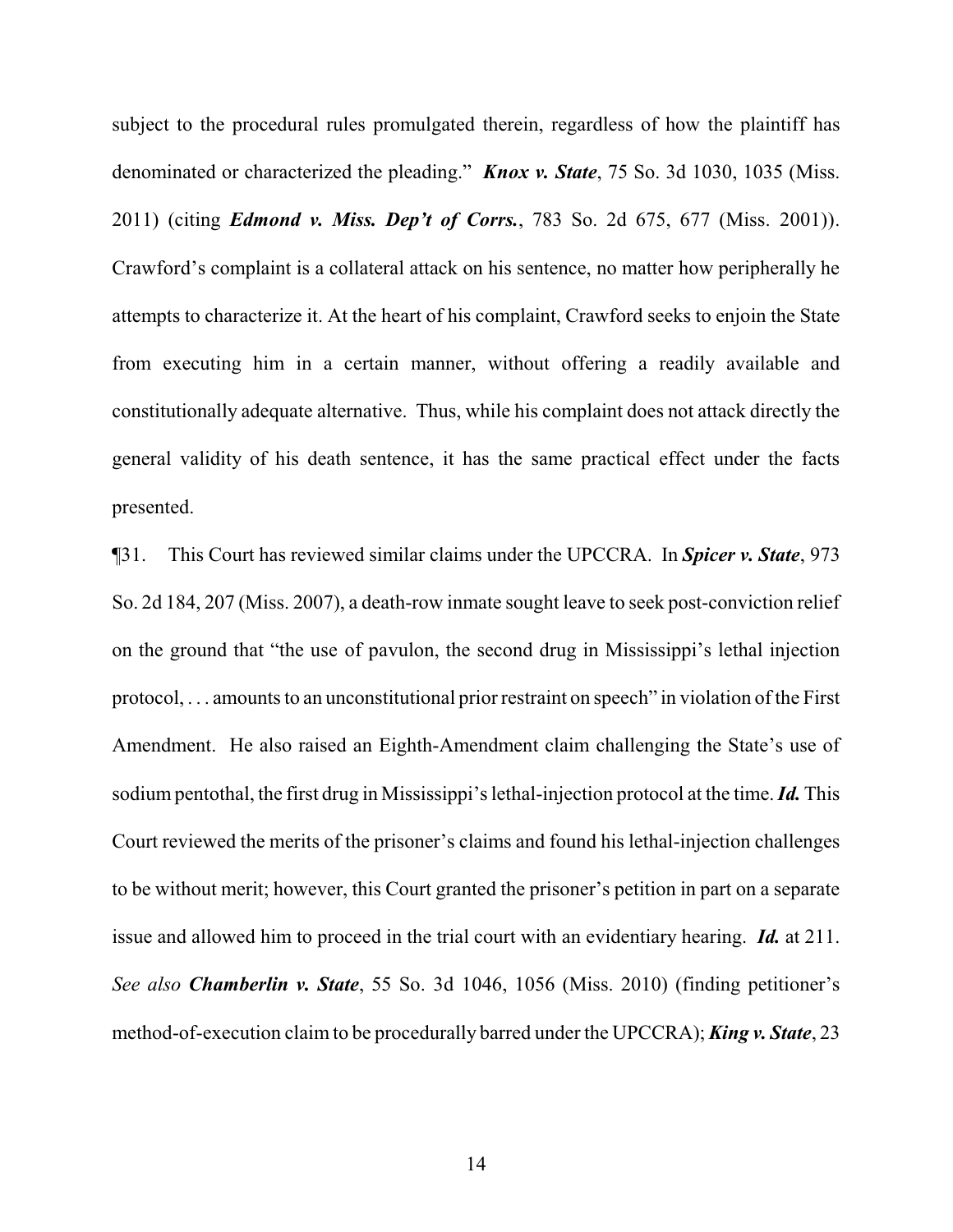So. 3d 1067, 1071 (Miss. 2009) (same); *Jordan v. State*, 918 So. 2d 636, 661-62 (Miss. 2005) (same).

¶32. In addition, this Court has rejected litigants' attempts to file claims cognizable under the UPCCRA in chancery court on the sole ground that they sought equitable relief. For example, in *Knox*, a group of inmates filed a complaint in chancery court alleging violations of their constitutional rights to counsel and requesting various equitable relief, including an injunction requiring the State to appoint them competent post-conviction counsel and allowing them to file successive petitions for post-conviction relief. <sup>2</sup> *Knox*, 75 So. 3d at 1032. The chancery court dismissed the case, finding that it lacked subject-matter jurisdiction. *Id.* at 1034. This Court affirmed the chancery court's dismissal, holding that the inmates' claims were cognizable under the UPCCRA, and finding that the relief requested by the inmates would require the chancellor to interfere with, and even contravene, the UPCCRA's procedural provisions. *Id.* at 1035-36. This Court concluded that it was "fully capable of considering the inmates' claims in individual applications to file a motion for post-conviction relief." *Id.* at 1036.

## **III. Because Crawford seeks to invalidate his death sentence, leave first must be sought in the Supreme Court.**

¶33. This is a death-penalty case that has been subject to a direct appeal, UPCCRA litigation, and federal habeas review. Accordingly, the UPCCRA and the procedural rules applicable to death-sentenced inmates established by this Court in Rule 22(c) of the Rules of Appellate Procedure require Crawford to file an application with this Court seeking leave

<sup>2</sup> Crawford's attorney in this case was the inmates' attorney in *Knox*.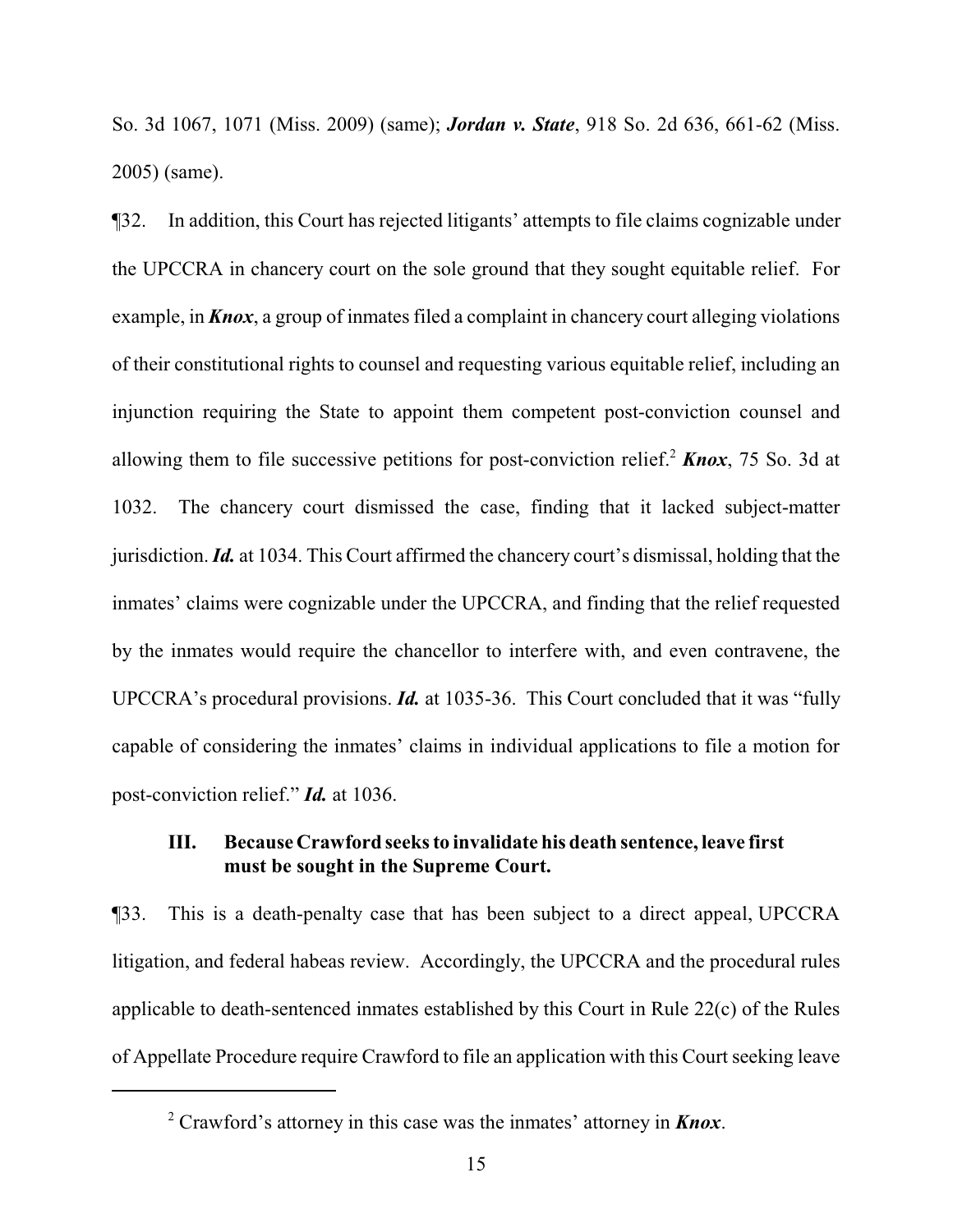to proceed in the trial court with a petition for post-conviction relief. Miss. Code Ann. § 99- 39-27 (Rev. 2015); Miss. R. App. P. 22(c)(5). Crawford cannot circumvent this requirement by labeling his claim a "Section 1983 action." Nor does the SupremacyClause bar this Court from imposing neutral rules of judicial administration on Crawford's attempt to seek a federal remedy in state court. As a general rule, States "have great latitude to establish the structure and jurisdiction of their own courts. In addition, States may apply their own neutral procedural rules to federal claims, unless those rules are pre-empted by federal law."*Howlett v. Rose*, 496 U.S. 356, 372, 110 S. Ct. 2430, 110 L. Ed. 2d 332 (1990) (quotation and citations omitted). Crawford's complaint seeks a determination of constitutional law and an injunction prohibiting the State from executing him in a particular way. Through the enactment of the UPCCRA, the Legislature has decided that, under the facts of this case, this Court has exclusive subject-matter jurisdiction over such a claim, as well as the exclusive authority to grant the relief Crawford seeks.

#### **CONCLUSION**

¶34. Because Crawford's method-of-execution claim is a collateral attack on his death sentence, he is bound by the procedural provisions of the UPCCRA and Rule 22, which require him to file his claim with this Court in the first instance. Thus, I would find that the trial court reached the correct result in dismissing Crawford's complaint. For these reasons, I respectfully dissent.

# **RANDOLPH, P.J., AND BEAM, J., JOIN THIS OPINION. MAXWELL, J., JOINS THIS OPINION IN PART.**

### **MAXWELL, JUSTICE, DISSENTING:**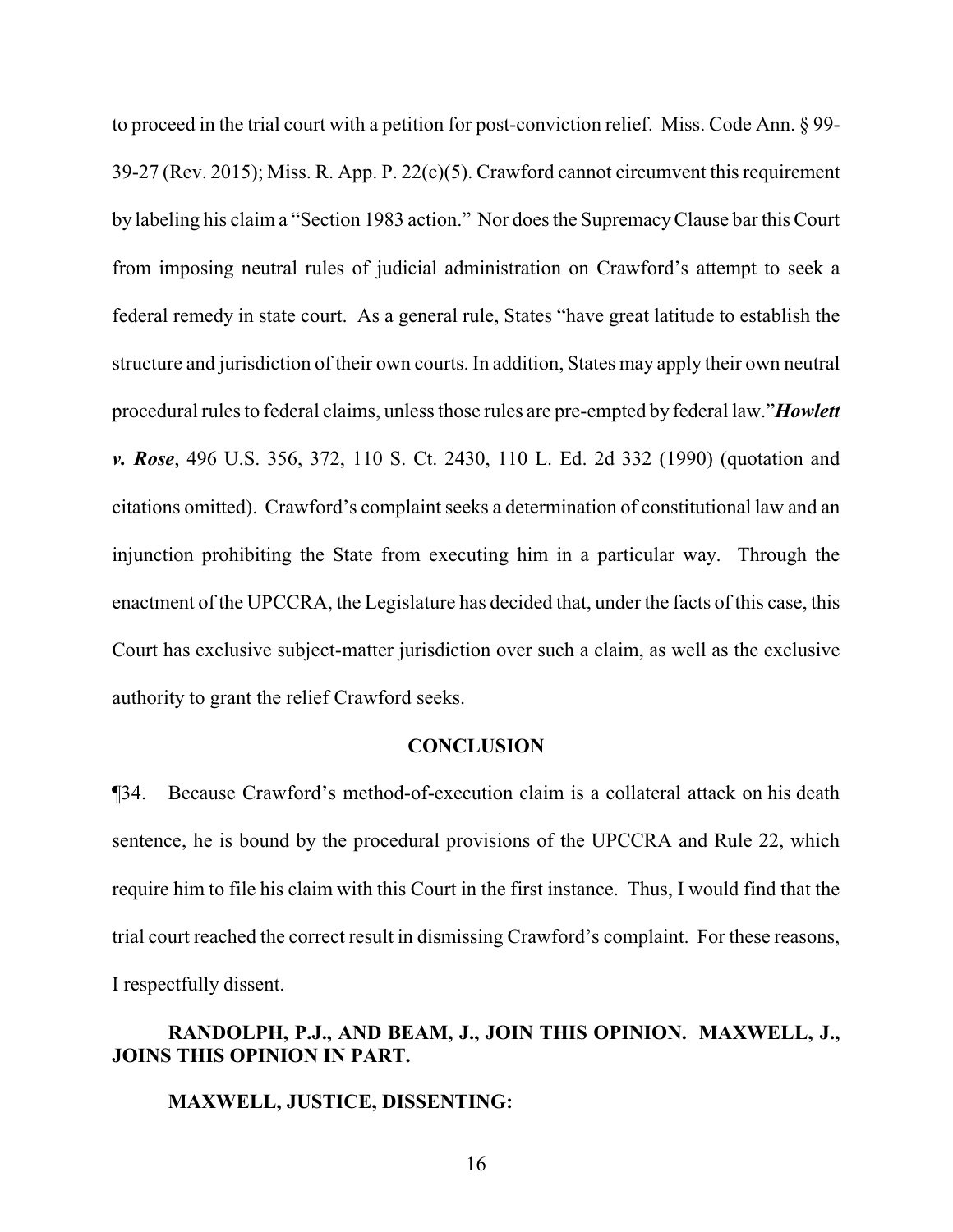¶35. I agree the circuit court's stated reason for dismissing Crawford's complaint was wrong—something even the State concedes. But dismissal was still the right result. Despite its characterization, Crawford's complaint does not plead a cognizable Section 1983<sup>3</sup> method-of-execution claim, because Crawford failed to allege a known and available alternative execution procedure. Because there is no reason to remand a fatally defective complaint back to circuit court, I dissent.

¶36. As the majority points out, in *Hill v. McDonough*, the United States Supreme Court recognized that a claim that merely challenges the *method* of execution—versus execution itself—may be brought under Section 1983. *Hill*, 547 U.S. 573, 126 S. Ct. 2096, 165 L. Ed. 2d 44 (2006). But the majority neglects to mention that, since *Hill*, the Supreme Court has more clearly distinguished the substantive elements of an Eighth Amendment method-ofexecution challenge—as opposed to a claim seeking habeas corpus relief. *Glossip v. Gross*, 135 S. Ct. 2726, 192 L. Ed. 2d 761 (2015); *Baze v. Rees*, 553 U.S. 35, 128 S. Ct. 1520, 170 L. Ed. 2d 420 (2008).

¶37. In *Hill*, the Supreme Court cautioned that, "[i]f the relief sought *would foreclose execution*, recharacterizing a complaint as an action for habeas corpus might be proper." *Hill*, 547 U.S. at 582, 126 S. Ct. at 2103 (emphasis added). But because the relief sought in that case "appear[ed] to leave the State free to use an alternative lethal injection procedure," the Supreme Court permitted the method-of-execution challenge to proceed. *Hill*, 547 U.S.

 $3$  42 U.S.C. § 1983.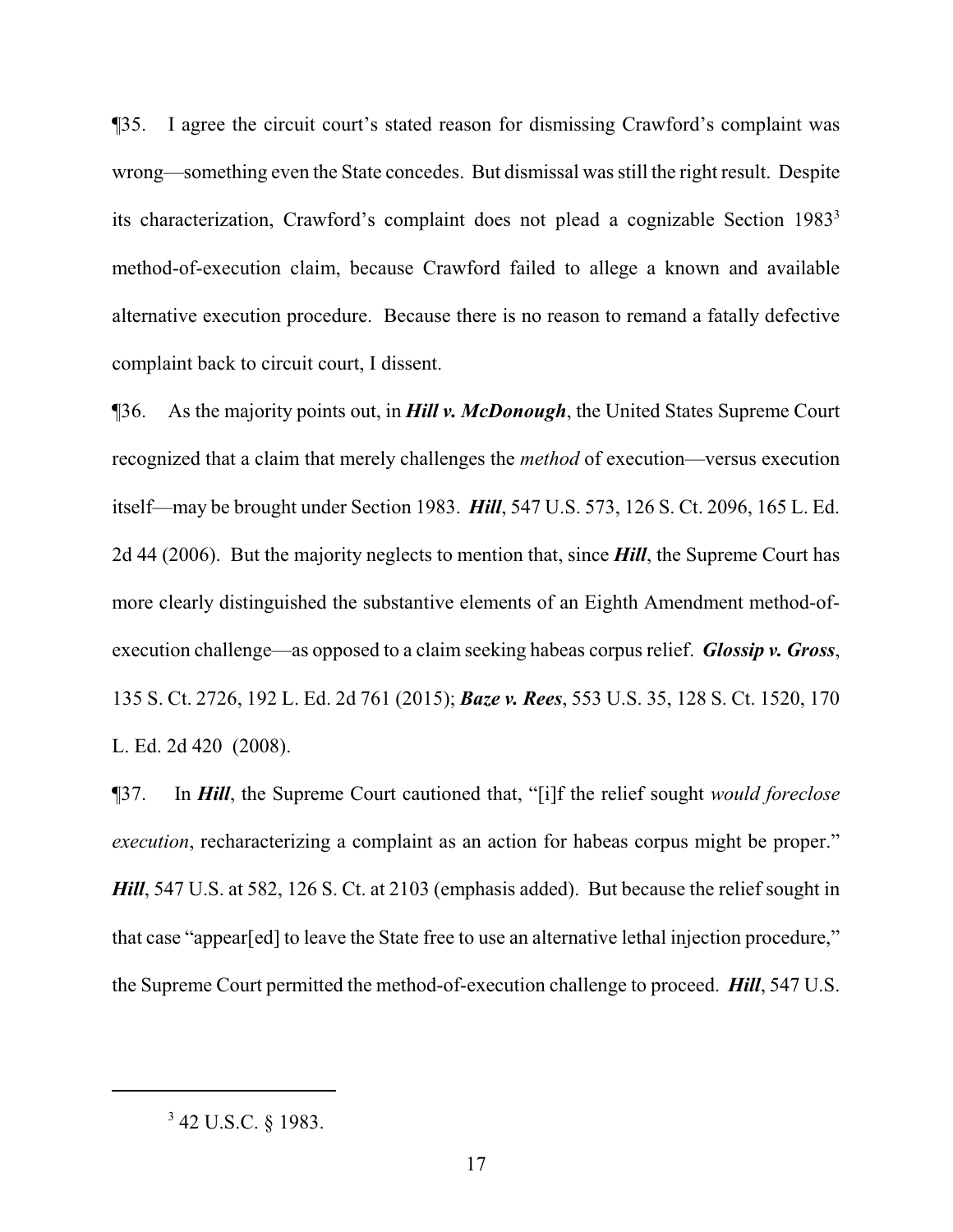at 580-81, 126 S. Ct. at 2102 ("Under these circumstances a grant of injunctive relief could not be seen as barring the execution of Hill's sentence.").

¶38. But in *Baze*, the Supreme Court took the opportunity to specifically "address[] the substantive elements of an Eighth Amendment method-of-execution claim[.]" *Glossip*, 135 S. Ct. at 2739 (emphasis added) (discussing *Baze*, 553 U.S. 35, 128 S. Ct. 1520). And in doing so, "it made clear that the Eighth Amendment requires a prisoner *to plead and prove a known and available alternative*." *Id.* Following *Baze*, the Supreme Court rejected a method-of-execution claim in *Glossip* because it "failed to identify a known and available alternative method of execution that entails a lesser risk of pain, a requirement of all Eighth Amendment method-of execution claims." *Glossip*, 135 S. Ct. at 2731.

¶39. Like*Glossip*,Crawford's complaint does not contain this required substantive element of an Eighth Amendment method-of-execution claim. Crawford has not alleged there exists a drug *readily available to the MDOC* that would significantly reduce the risk of pain during his execution. Nor has he identified any other alternative execution method that is *feasible and readily implemented*. So he fails to meet even the minimal pleading requirement.

¶40. Instead, whatCrawford does allege is that the MDOC's drug protocol carries risks that the anesthetic *may* be "sub-potent" and cause him to feel effects of the other drugs administered to carry out his death sentence. But this allegation, even if true, falls short of establishing an Eighth Amendment method-of-execution claim. *See Baze*, 553 U.S. at 50, 128 S. Ct. at 1531. "[B]ecause it is settled that capital punishment is constitutional," the Supreme Court has reasoned that "it necessarily follows that there must be a constitutional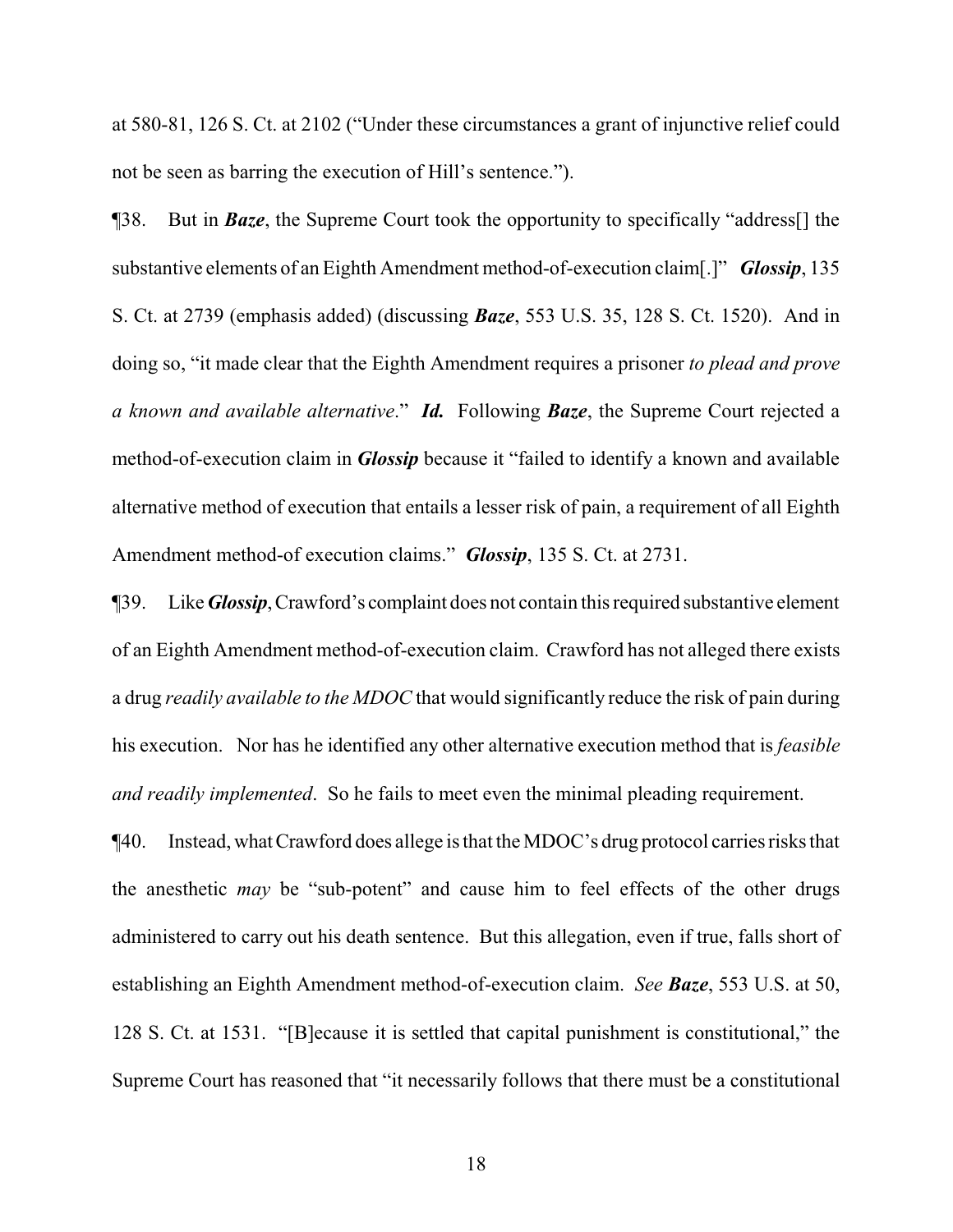means of carrying it out." *Glossip*, 135 S. Ct. at 2732-33 (quoting *Baze*, 547 U.S. at 47, 128 S. Ct. at 1529). And "[s]imply because an execution method may result in pain, either by accident or as an inescapable consequence, does not establish the sort of 'objectively intolerable risk of harm' that qualifies as cruel and unusual." *Baze*, 553 U.S. at 50, 128 S. Ct. at 1531. Rather, what qualifies as cruel and unusual punishment is "the deliberate infliction of pain *for the sake of pain*"—over and above that arising from carrying out the death sentence. *Id.* at 48, 128 S. Ct. at 1530 (emphasis added). So under existing law, for Crawford to establish a method-of-execution claim, he must plead and prove (1) that the State has an "alternative procedure . . . [that is] feasible, readily implemented, and in fact significantly reduce[s] a substantial risk of severe pain," and (2) the State "refuses to adopt such an alternative in the face of these documented advantages." *Id.* at 52, 128 S. Ct. at 1532.

¶41. Here, Crawford has made no such assertions. So on its face, his complaint does not plead an Eighth Amendment method-of-execution claim. Thus, it cannot brought as a Section 1983 action. Instead, I agree with Chief Justice Waller's recharacterization of Crawford's complaint as seeking habeas corpus relief. *See Hill*, 547 U.S. at 582, 126 S. Ct. at 2103. As such, Crawford had to file his complaint with *this Court*, not the circuit court. *See* Miss. Code Ann. § 99-39-7 (Rev. 2015); M.R.A.P. 22. And by no means could Crawford seek his requested relief in chancery court.<sup>4</sup> *Knox v. State*, 75 So. 3d 1030, 1035

<sup>&</sup>lt;sup>4</sup> While the majority dodges this issue, in my view, the chancery court would still lack subject-matter jurisdiction even if Crawford's complaint had asserted a cognizable Section 1983 method-of-execution claim. I agree with the Florida Supreme Court that a Section 1983 method-of-execution claim—though technically civil—is "quasi-criminal." *See*